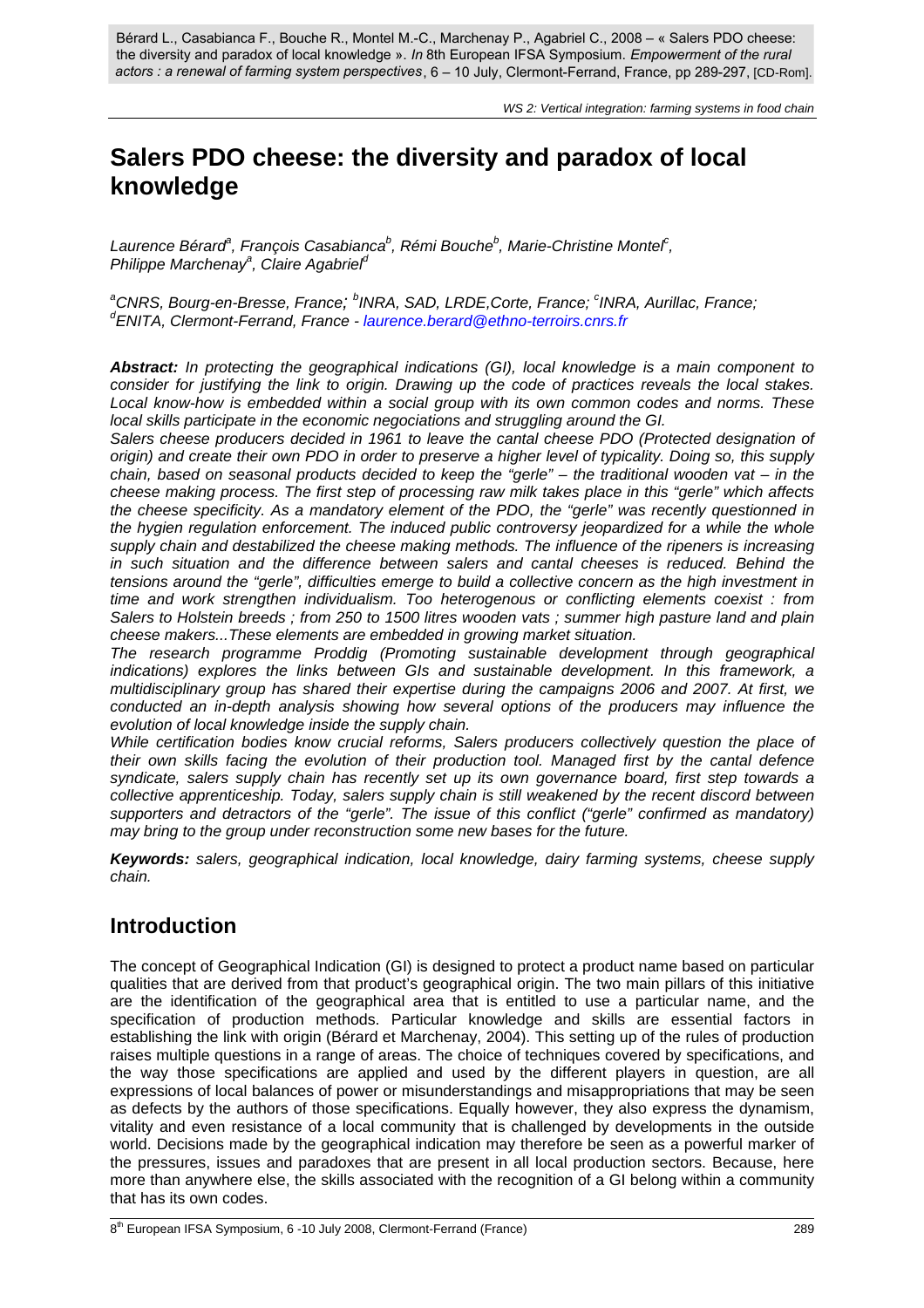The building of a geographical indication implies a pooling of skills and collective action, in defence of a shared asset. Situations vary considerably from one GI to another but it is both the strength and weakness of legislation that it leaves considerable room for local free play through the decisive roles of the different players in question.

Salers cheese is a prime example of the difficulties faced by producers in asserting the need for a specific feature. Formerly part of the Cantal (Protected denomination of origin, PDO), Salers became a PDO in its own right in 1961 in a bid to protect and preserve a system of free-range production that relies on traditionally rooted skills. These are upheld as such in the process of differentiating from a GI that is seen as overly generic. Bearing the name of the region where the fame of the Cantal cheese had reached its peak, the Salers production specifications therefore picked up on some of the cheese's most distinctive production characteristics, emphasizing that production is exclusively 'freerange', meaning that the milk used comes from the producer's own herds and contains no additives whatsoever. In addition, cheese production is entirely seasonal, based on the pattern of pasturing. One of the cheese's most original features is that the raw milk must be curdled in a wooden tub, known as a 'gerle', which is seen as playing a key role in the local cheese culture ( Didienne *et al.,*  2008).

The Salers sector was recently at the centre of a row that threatened to put a stop to Salers production for good. New hygiene precautions pointed out the potential dangers of combining raw milk with a wooden container. Today, the divisions between those for and against the 'gerle' have left the entire sector seriously weakened at a time when it must unite to confront and resolve its internal collective contradictions within a production context where the investment in time and labour reinforces individualism.

The French research programme, Proddig (Promotion of Sustainable Development by means of Geographical Indications) aims to explore the link between GIs and sustainable development. Iit provides a framework for a multidisciplinary approach combining researchers in anthropology, cognitive ergonomy, microbiology and livestock science. Co-ordinated by INRA, ENITA and the CNRS, the research methods included ethnological and film research, strategic analysis, a study of livestock practices and microbiological evaluation. Researchers pooled their methods throughout the 2006 and 2007 seasons in a bid to analyse the Salers supply chain and understand its main trends<sup>1</sup>. Our choice of methodology was based on gaining access to information by focusing on local skills in terms of their status (individual or collective), their development and their transmission.

The first part of this article discusses the need to look more closely at the direction taken by this freerange production sector in terms of its complex relationships with the industrial sector that exists alongside. It continues by analysing the effects of producers' technical, economic and cultural choices on the perpetuation and/or evolution of knowledge, within a sector that allows the coexistence of a wide range of factors. From there, it goes onto explore the collective difficulties faced by producers in forming a separate official entity.

## **The Salers PDO: a paradoxical trajectory**

### **A local industry out of step with productivity**

The local production of Salers cheese stands in contrast to the powerful industrial sector that grew up around traditional Cantal-type cheese production in the late 1960s. Intensified production was based on the direct implementation of technologies first introduced to improve output in the milk-producing area of the Massif Central. The result was a selection process that ruled out many local cheesemaking traditions, alienating numbers of producers who set up the independent Salers PDO.

Without revisiting those negotiations in detail, it is worth noting a few major issues that remain relevant today. The established Cantal PDO should have put forward free-range production. Instead of creating a new PDO, it is not the choice which has been done by Salers producers. Seasonal free-range production is a key feature of the Salers specifications. Salers cheese is based on the raw milk of a single dairy herd, processed twice a day following each milking, in a wooden container called a 'gerle'. The cattle are essentially pasture-fed, each herder being required by law to declare his or her period

 $\overline{a}$ <sup>1</sup>As part of this process, interviews were conducted with 17 producers, 4 cheese ripeners, 2 technicians, one gerle-maker, and officials from the CIF (Comité Interprofessionnel des Fromages du Cantal**)** and the regional INAO centre (Institut National de la Qualité et de l'Origine).

<sup>8&</sup>lt;sup>th</sup> European IFSA Symposium, 6 -10 July 2008, Clermont-Ferrand (France) 290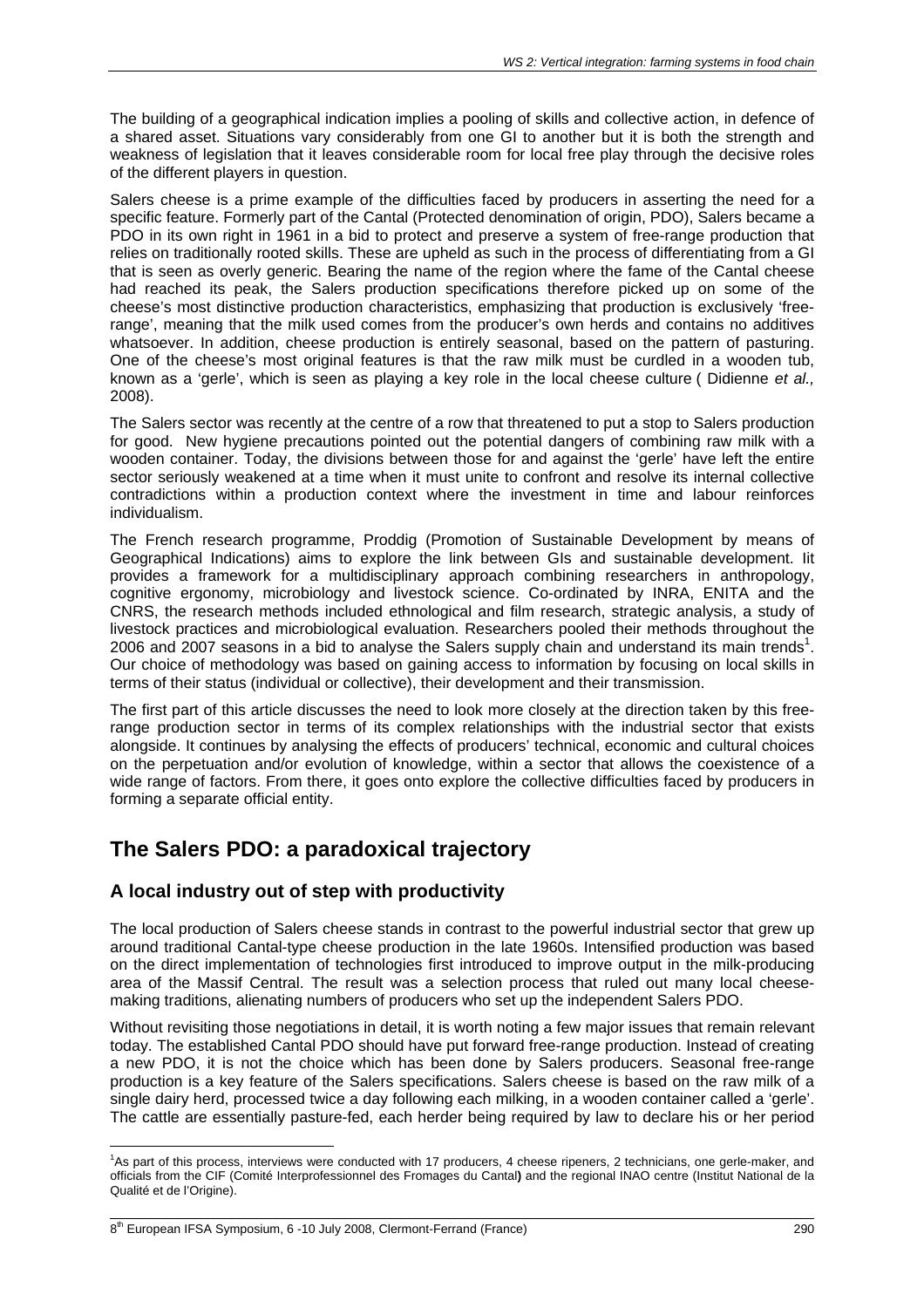of turnout to pasture. The regulations state that cheese made exclusively from the milk of Salers cattle breed must be labelled 'Tradition Salers'.

Production is a complex process, using renneted milk left to curdle in the 'gerle' at a temperature of 30-34°C. The curds are then sliced, reformed and sliced again, before pressing several times into a special cheese press. This is left to acidify and mature for 8-12 hours prior to grinding, salting and stirring by hand. After a second, shorter ripening stage, the ground and salted tomme is hand-fed into cylinder-shaped moulds where it is pressed for 48 hours, turning several times. The decree of 14 March 2000 enforced compulsory use of the 'gerle', with a dispensation valid until 2003 for producers using stainless-steel tanks.

Ripening continues for at least three months starting from the day of moulding, the cheese being turned and wiped at regular intervals. Ripening is always carried out by third-party ripeners who like the producers themselves come in many different forms. An increasing number are integrated within the supply chain.

Throughout its 40-year existence, the Salers sector has thus maintained traditions that its powerful neighbour has discarded. The two sides went their separate ways, Cantal production evolving while Salers production remained more or less unchanged. There are striking contrasts between the two: Cantal pursuing productivity-based, large-volume output and low milk pricing; Salers devoted to lowvolume, small-scale production, linked to an image of authenticity and specific character. Salers cheese, until the late 1990s, served to demonstrate how far Cantal production was departing from local traditions.

#### **The great 'gerle' controversy**

A major row erupted in 2005 over the use of the 'gerle' wooden container – and remaining faithful to this tradition is costing Salers producers dear indeed. Used in the first stage of production when the curds are formed, the gerle is key to the development of the specific character of Salers cheese, thanks to the microbial flora present in the wood. The gerle is integral to product specifications and represents an essential feature of the Salers PDO production methods. Suddenly its future hung in the balance after a Salers producer challenged use of the gerle in the context of sanitary regulations. There followed a public uproar that for a moment threatened to put an end to Salers production altogether.

Producers split into two fiercely opposed camps, represented by two separate associations, for and against the gerle. The main bone of contention was the use of a wooden container to curdle raw milk, a combination seen as a potential threat to public health. Opinion in the first instance branded the gerle as a breach of food safety regulations. The controversy then died down thanks to local producers who crystallized the issues at stake, with input from local research and training centres studying the role of wood (Pradel et Montel, 2003; Defargues *et al.,* 2007). Following a variety of legal proceedings brought by the authorities, the French authority (AFSSA) finally agreed to withdraw its opposition to the gerle. Every Salers producer who submits a 'déclaration d'aptitude' (proficiency statement) is now required to pass a series of product-safety tests prior to authorisation.

The health issue has led to greater confusion and disrupted production methods, raising doubts and forcing an unnecessarily detailed exploration of the management of microbial ecosystems. Gerle maintenance, for instance – rinsing with whey, scrubbing after use, priming at the start of the season – is a case in point. How should maintenance be carried out to produce a flourishing population of friendly microbial flora while safeguarding standards of hygiene (Didienne *et al.*, 2008)?

The practices entailed here are difficult for producers to justify since they find themselves in unfamiliar territory, calling in question the status of their habitual expertise. As tensions mount, some producers try to avoid the risk of sanctions by adapting their working methods. New security rules appear that make no sense to the producers themselves, particularly those requiring excessive cleaning of the gerle (with boiling water and detergent) and the often needless addition of fermenting agents. Their use is often suggested and sometimes enforced by ripeners, who acquire undue influence on the finished product. The rind and external appearance of the cheese become standardisation issues and the traditional rind with its variable, non-reproducible character comes to look like a flaw. This trend generally helps to make Salers more like Cantal, to the benefit of some ripeners who market both products and want to present them as a single range.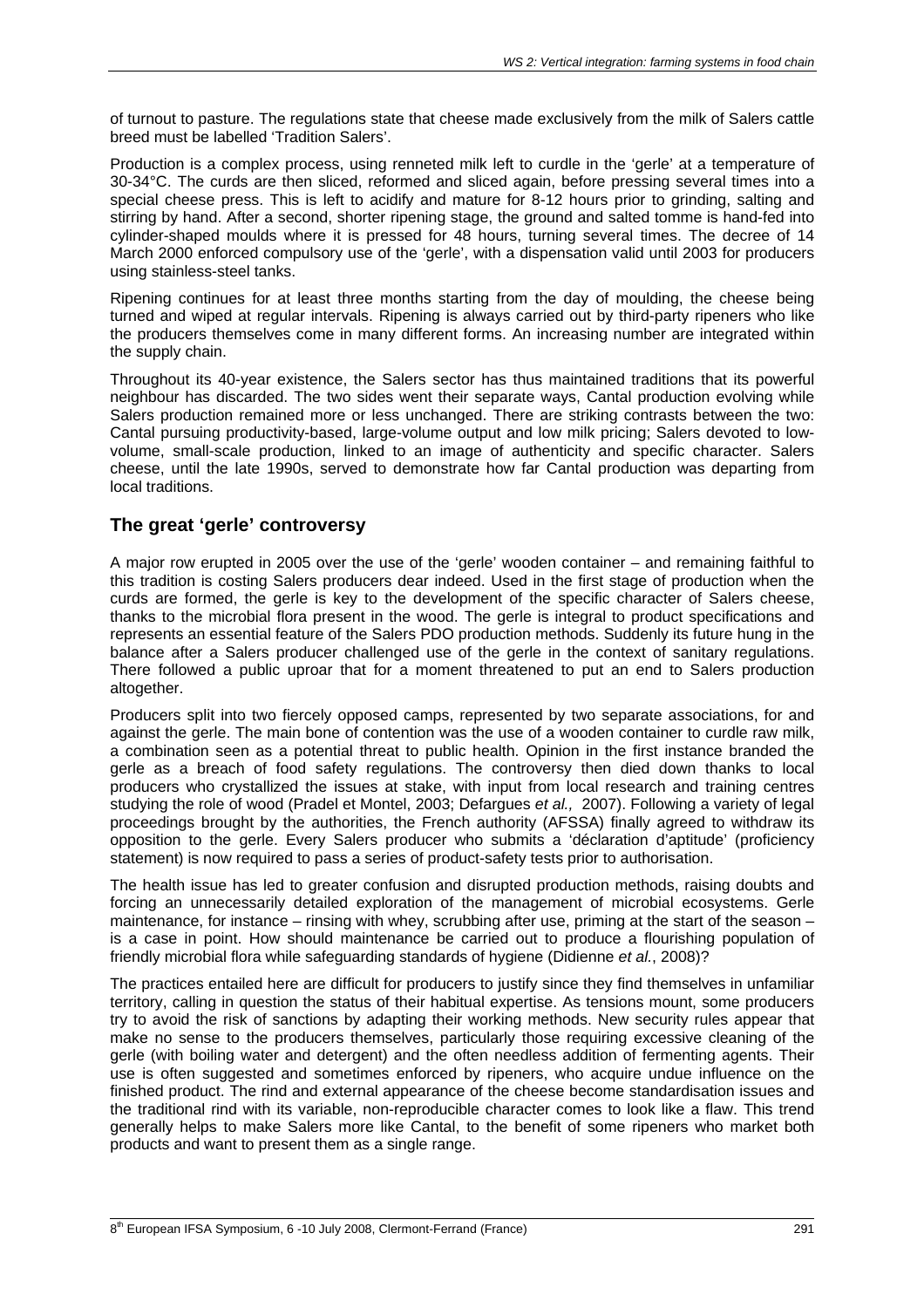#### **Salers and Cantal: a case of image reversal?**

In the same period, the Cantal sector underwent significant development with careful consideration being given to its quality objectives. A rapid succession of committee meetings pushed for change to address weaknesses that were actually the product of previous developments. It was accordingly decided to stop production of the smaller version, 'Petit Cantal' cheese; redefine the distinctions between young, medium-age and mature cheese ('jeune', 'entre-deux' and 'vieux'); relaunch the 'slow' ripening process by prolonging maturation of the finished 'tome'; specify the conditions (relocation of premises) and duration of ripening. The area of production was also redefined, as was the provenance and composition of the basic cattle diet. In this way, Cantal cheese gradually returned to rules of production that repositioned it in the PDO product market. On the other hand, free-range production, which was already very weak, largely disappeared.

True, the starting point was low and external imperatives were a decisive factor. But the progress made by Cantal was nonetheless real and did help to re-energize the entire sector. It was then that the gerle controversy reached fever pitch, focusing attention on the sanitary status of the livestock required for Salers production. Despite a favourable outcome for the gerle, now confirmed as compulsory, the INAO still expects producers to do more work in the area of milk quality and the hygiene of tools and premises. In a move to support Salers producers, the INAO also recommends tightening the specification of the gerle in terms of capacity, shape, type of wood, etc.

Reinforcing quality initiatives within the context of an industrialised sector naturally created a new and dynamic image for the Cantal cheese industry. Paradoxically the Salers supply chain was meanwhile  $m$  made to look ignorant<sup>2</sup> due to the suspicion surrounding its traditional, free-range practices, based on raw milk and wooden tools. This comparison was made all the more striking by the absence of a structure specific to each PDO – a particular problem for the Salers sector, with low production volumes and relatively few producers, and therefore no great resources at its disposal.

### **An ambiguous set of rules**

The gerle is the centerpiece of all the pressure and controversy, but behind it lays a more general difficulty to do with building a sense of collectivity around co-existent differences that are hard to reconcile. The Salers and Holstein breeds of cattle, for instance; gerles ranging in capacity from 400 to1000 litres; and cheeses made from herds grazed in lush summer pastures or in the plain.

In practice, product specifications are open to interpretation in this respect. The result is a wide variety of farming methods and the coexistence of different, sometimes conflicting models within a growing business sector that is subject to strong hygiene pressures. These two factors have a disruptive influence on the supply chain as a whole. Given the context, it is not easy to see how collective action might be organized for the protection and development of Salers cheese production.

#### **The starting point: a tradition of free-range cheese production**

The Salers production sector covers some hundred producers and a wide range of farming practices. This must be seen in relation to the region's economic history, which as previously explained is closely linked to that of the Cantal PDO. The late 1960s brought a decline in demand for free-range cheese that gradually led producers to concentrate on milk production. The same period saw the development of the cooperatives and industrial cheese plants. Some herders remained faithful to the Salers breed but most turned towards more productive, less demanding breeds such as Hostein and Montbéliarde cattle (Ricard, 1994; Delfosse, 1992).

Two decades later, 'cheese making' was back in fashion and Salers cheese became a profitable business once again – helped by milk quota restrictions, falling milk prices and growing consumer interest (particularly in the free-range production process described in the specifications). Many young cowherders started making cheese, supported by bank loans from the Credit Agricole that were sometimes conditional on an undertaking to abandon the Salers breed.

 2 Interestingly, however, research increasingly indicates the benefits of wood (Mariani et al., 2007) and raw milk (Michel et al., 2008).

<sup>8&</sup>lt;sup>th</sup> European IFSA Symposium, 6 -10 July 2008, Clermont-Ferrand (France) 292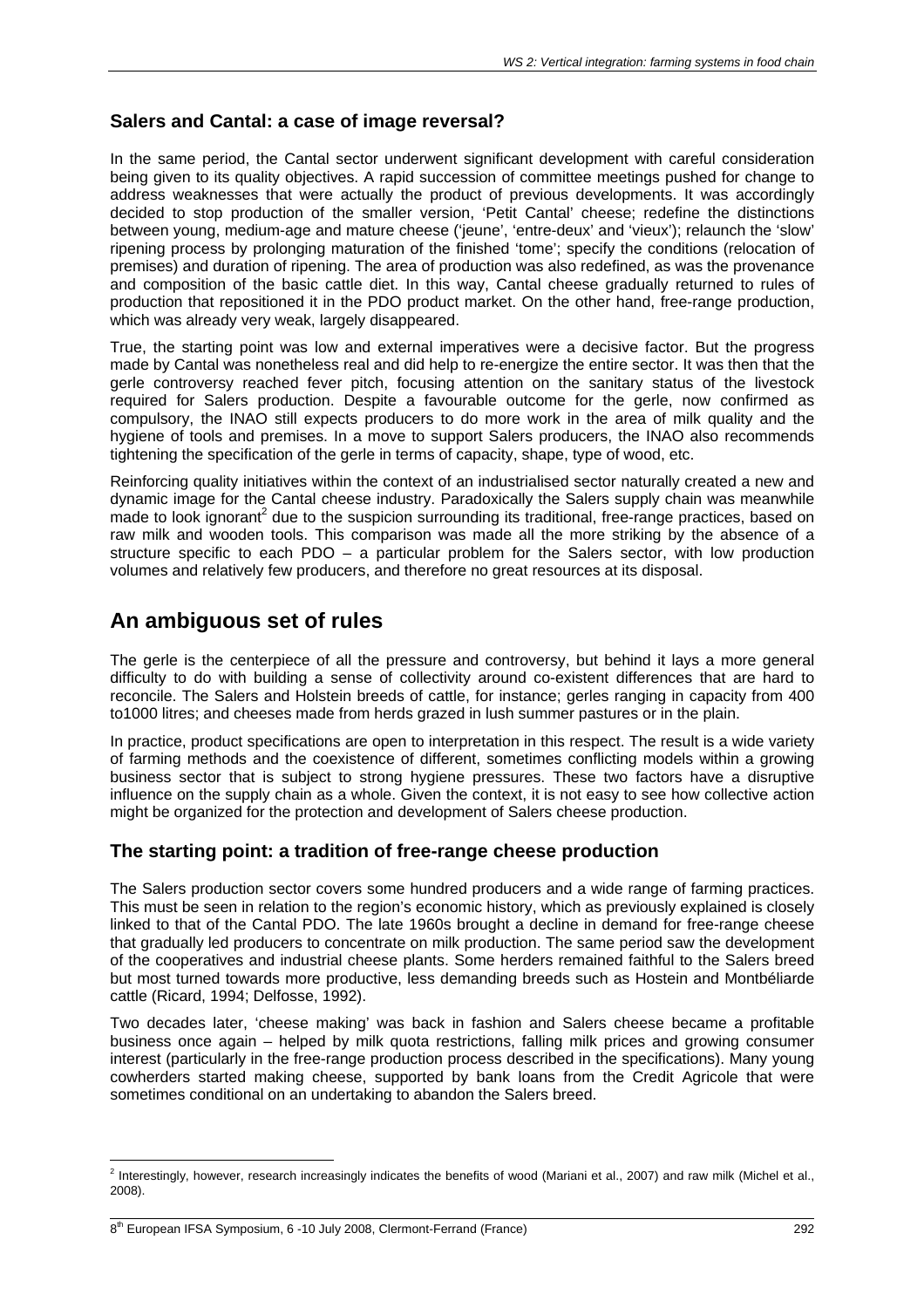This brief summary of recent economic history helps to explain the way things stand today, surprising as they may seem. That coexistence of unrelated production systems is the legacy of cultural mores and standards that have been handed down through the generations. A handful of purists and enthusiasts remain devoted to traditional patterns of production and continue to move their herds to summer pastures where they make cheese in a 'buron' (shepherd's hut). The milk used is exclusively produced by nursing Salers cattle, open-air milking being particularly difficult due to the presence of the calf. The number of such producers grows smaller every year but they enjoy a firmly established status. Others also make cheese from herds grazed in mountain pastures, but from the milk of Montbéliarde cattle. The vast majority, meanwhile, make cheese on the farm from the milk of Holstein, Montbéliarde, Abondance or, much more rarely, Salers cattle. The size of herds ranges from 40-100 or even 150 head on large farms. Some producers have turned towards tourism and sell part of their output direct to the consumer, also making free-range Cantal in the winter so as to satisfy demand. Others sell milk to cooperatives and commercial dairies. The production of fresh free-range Cantal cheese (in its unrefined state) has all but disappeared, because of the very low price given by the ripeners to the farmers for the fresh cheese. Salers cheese took thus effectively the place of authentic, free-range Cantal which is now rarely available at local level.

This heterogeneity is compounded by a relatively large production area that extends across three distinct regions: the Aurillac Basin (plain); the Monts du Cantal, cradle of the appellation; and the Cézallier plateau which includes the Saint-Flour and Planèze plateaus. The latter are characterized by more clustered farm settlements (Durand, 1946; Fel, 1962) that may be some distance from the grazing meadows, forcing herders to use a mobile milking unit and transport the milk back to the farm for making into cheese.

The organization of work is another factor to bear in mind. Some farmers employ a professional cheese-maker. In this case, herd management and milk processing are the responsibility of two people of different status. Many farms however are entirely run by the husband and wife who divide the tasks between them depending on their skills and inclinations. Whatever the case, the workload is considerable, at a time when the cost and shortage of labour make it increasingly difficult to maintain a traditional, labour-intensive farming system (Bordessoule, 2006).

#### **Technical choices of a very different kind**

What does it mean to own a herd of Salers, Holstein or Montbéliarde cattle? What criteria determine that choice and what are its implications for the overall organization of the appellation?

For centuries, the Salers breed, lynchpin of the traditional Cantal farming system, has imprinted its rhythm on local society. The maternal character of the cow – her devotion to her calf, often mentioned by herders – has a very real effect on milking. Today as ever, she will only produce milk if her calf is close by. The calf triggers letdown and is allowed to suckle following milking, 'one udder quarter' (one teat) being reserved for the calf at the start of the milking process. The intimate relationship between the herder and the cow is evident from a variety of factors: the use of salt to reinforce the bond between mother and offspring; the naming of the calf; the way the herder calls it to its mother's side then ties it to the mother's leg to prevent it from suckling during milking.

Average milk output from a herd of Salers cattle is approximately 3,500 litres per year, and the animals are almost exclusively fed on grass. Milk composition is particularly well suited to cheese making<sup>3</sup>. By suckling at the end of milking, the calf takes the milk that is richest in fat, modifying the composition of the milk that is used to make cheese. Local herders liken the mother cow to a milkskimming machine; in triggering letdown, the calf also cleans the teats with his tongue. Small-scale ripeners who work alongside Salers herders all agree that only Salers cheese made from Salers milk can withstand the prolonged ripening required for the full development of the aromas. As some ripeners say, the difference is evident within 5-6 months of ripening and can become quite remarkable after 24 months. This type of husbandry goes hand in hand with the use of gerles of a capacity never greater than 300 litres, and methods of production that require no fermenting agents. The cheese based on these principles has the most characteristic taste and appearance, especially in terms of the rind. In the end, the choice of breed cannot be considered in isolation. It forms part of an integrated, harmonious approach to production. This is particularly true of the Salers breed that serves as a model for a production system based on seasonal calving and pasturing systems. The number of

 $\overline{a}$ 

 $32006$  mean milk production levels for Salers cattle: fat content, FC = 33.7 g/kg, protein content, PC = 32.6 g/kg (fat/protein ratio FC/PC = 1.03); Holstein: FC = 40.1, PC = 31.9 g/kg (FC/PC = 1.26); Montbéliarde: FC = 39.2, PC = 32.7 g/kg (FC/PC = 1.20).

<sup>8&</sup>lt;sup>th</sup> European IFSA Symposium, 6 -10 July 2008, Clermont-Ferrand (France) 293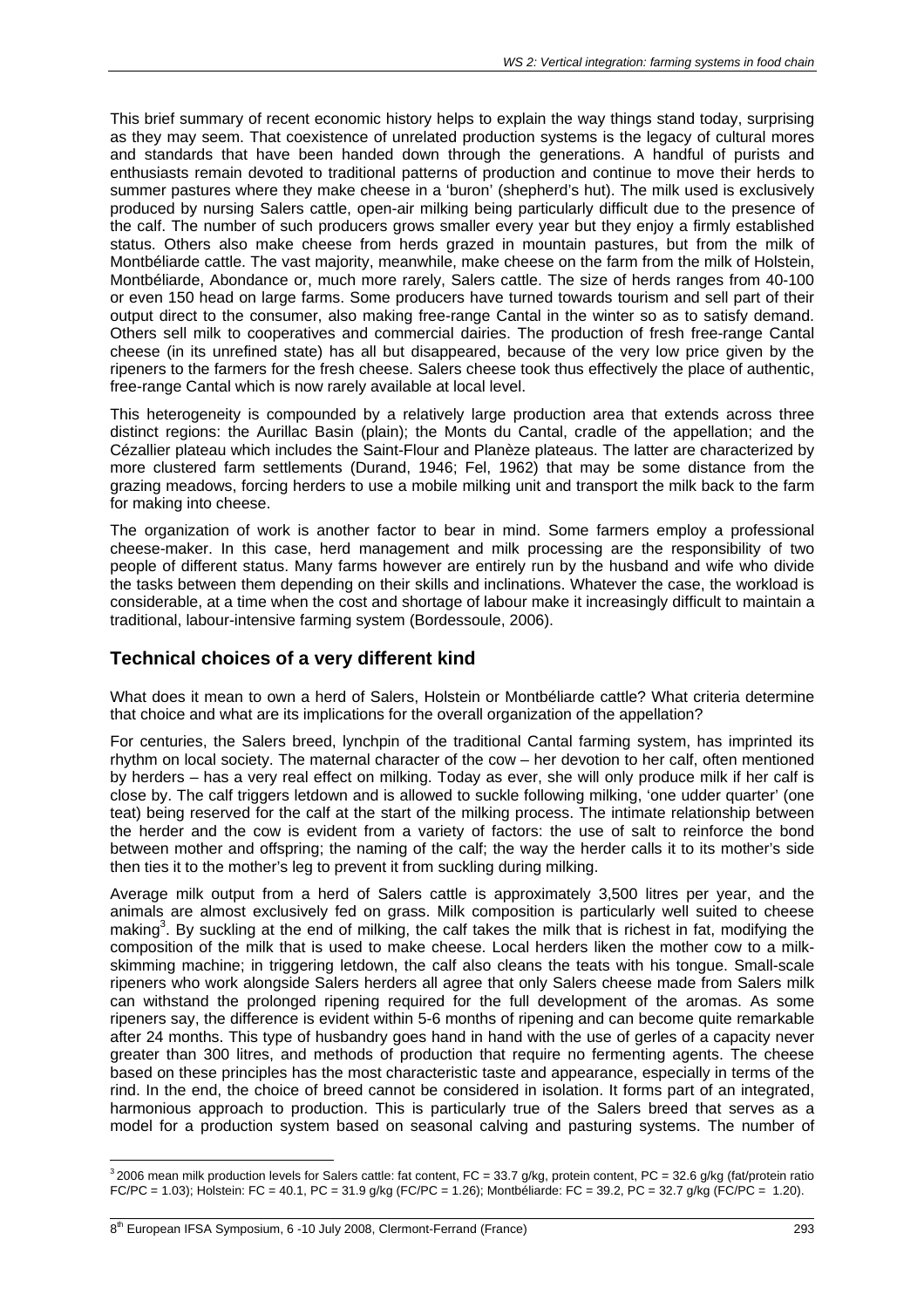herders is however decreasing every year: In 2007, less than ten herders were known to make cheese from high-pasture Salers milk.

The situation as regards the rest is so mixed that detecting the principal trends would require detailed analysis. The fact is that methods of animal husbandry are not so much distinguished by breed of cattle as by the intensity of production practices that tend to depend on the location of farm premises (Brunschwig, 2000). The 'Holstein system' described by one breeder in defining his particular livestock practices – 80 cows, pasture rotation with concentrated feed supplements, free stalls and milking room – might equally apply to numbers of Montbéliarde breeders. Some Montbéliarde breeders also tend to have the largest gerles (more than 1,000 litre capacities) and the largest milking units and are nearly twice as numerous as all the other Salers producers combined: 44 Montbéliarde herders compared with 14 Holstein, barely ten Salers and an indeterminate number of herders with crossbreed cattle.

Therefore, the choice of cattle breed does not necessarily imply very different patterns of livestock breeding. As a matter of fact, all the produced milks have not the same effect on cheese production. According to some ripeners, Salers cheese made from milk with high fat content seems to have a shorter aging period. Some producers get around the problem by partially skimming the milk<sup>4</sup>. Others curdle the milk in a different way. Rather than leaving it to curdle slowly as required by the traditional method (so as to retain the maximum amount of solids), they swirl it around quickly in order to separate and 'lose' the fat content.

Naturally, not all Montbéliarde cattle breeding are intensive. Most of the herds range from 40 to 60 head and some breeders continue to use the methods they applied when they were Salers farmers. 'Our Montbéliarde cattle know just where to stand, always in the same place, just like we teach them, train them like we trained our Salers cattle. Hard work minds you.' 'Montbéliarde cattle are the closest thing to Salers'.

In winter, when herders are no longer allowed to produce Salers cheese, a few continue to make small quantities of free-range Cantal, curdling the milk in stainless-steel tanks (not in gerles). But most simply sell their milk to commercial Cantal cheese plants. The cattle diet is modified accordingly, with particular emphasis on output since until very recently Cantal production specifications contained few restrictions on cattle feeding. The most productive systems therefore are also the most profitable, supported by a technical monitoring programme that aims to develop very hygienic practices.

The Salers cheese specifications that were originally drawn up to distinguish it from Cantal leave too much room for varied and sometimes contradictory technical choices. A diversity of products is derived from production systems that revolve around various breeds, with safeguards to make production consistent. Differences are amplified by diverse length of supply chains that range from direct farm sales (with relatively low prices for local customers) to ripeners who sell to specialized retailers in large distant towns (at much higher prices). Such diversity becomes a weakness in the supply chain itself. There are too many diverging interests, and the players involved have too few reasons to find common ground.

## **A collective faced with difficulties**

This being a critical moment in the reform of certification and inspection authorities, it seems timely to ask questions about the role of local knowledge here, in relation to collective action. The Salers cheese sector was traditionally managed by the same 'Syndicat de Defense' as the Cantal sector. Now that it has its own governing body, it is learning how to function as a collective.

### **A generation question**

Many of the difficulties currently experienced arise from the fact that Salers cheese was abandoned by the previous generation and then revived in recent times. The continuity maintained by some producers exists alongside innovations introduced by others, and that reinforces the characteristic heterogeneity of the sector – a sector nonetheless founded on the stricter observance of authenticity. The initial break came in a period marked by major agricultural upheaval: changes in herd composition and new feeding methods that included the introduction of silage. The return to traditional production methods occurred under very different conditions and this may the problem – there is just 'too much

<sup>&</sup>lt;sup>4</sup> A practice forbidden from 2010 onwards (Salers decree of 14 March 2000).

<sup>8&</sup>lt;sup>th</sup> European IFSA Symposium, 6 -10 July 2008, Clermont-Ferrand (France) 294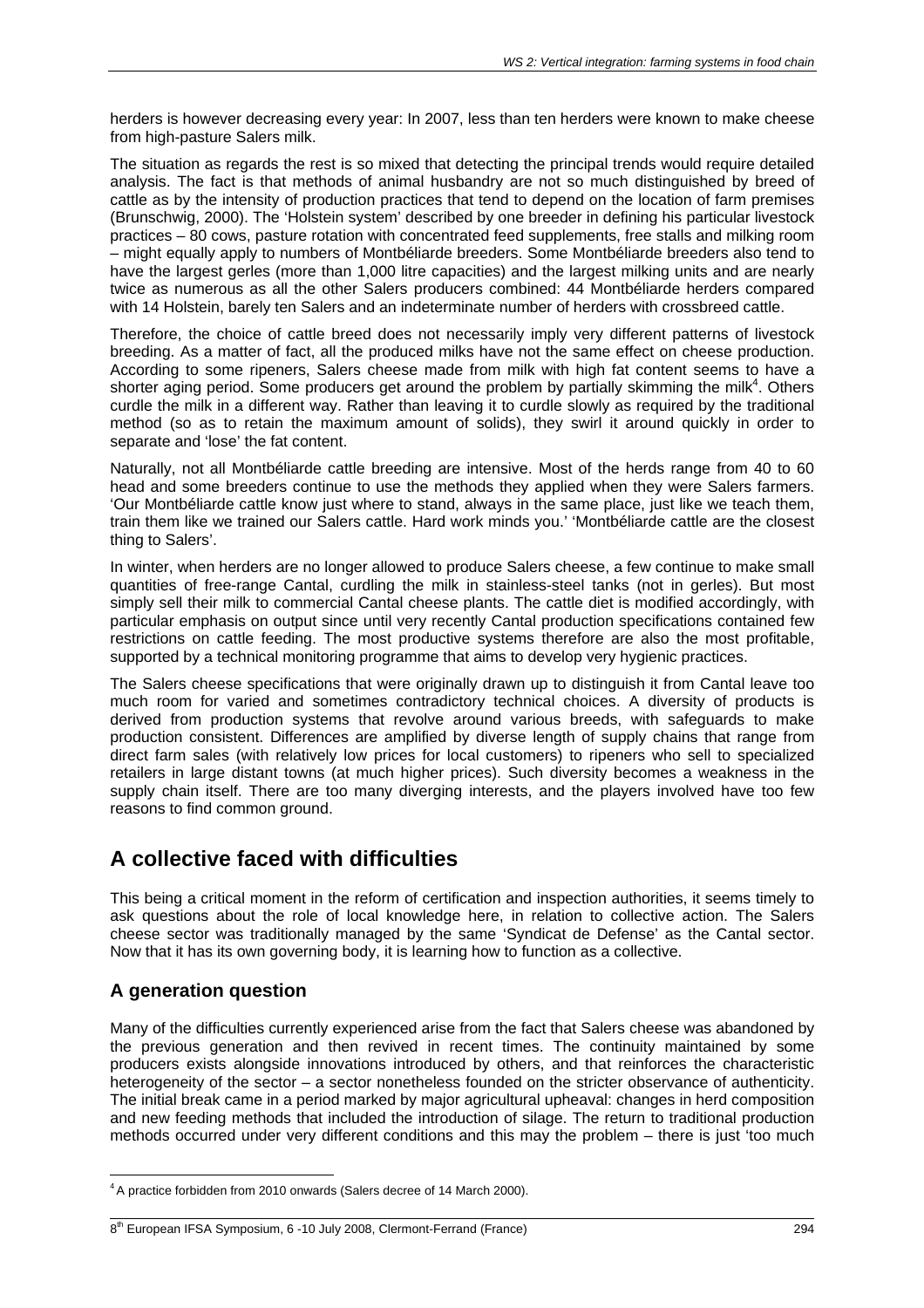room for free play'. The limits of that free play might have been better defined if product specifications had focused more thoroughly on the pressure points, and done so sooner.

For instance, Salers specifications did not originally include the compulsory use of the gerle. As a result, several newcomers learned to make the cheese in stainless steel tanks, particularly in regions where the model was less culturally rooted, such as the Aurillac Basin and the Cézallier plateau. Note incidentally that use of the gerle was made compulsory by the very last decree, representing a major victory for those in favor of more traditional methods. For the time being however, there are no regulations covering either the capacity of the gerle or the choice of cattle breed (which is left to the discretion of individual herders). In practical terms, it is plainly as important to regulate these two factors as it is to regulate seasonality or free-range production. Such gaps in regulation otherwise encourage a drift that creates problems for the general consistency of the sector and its capacity to form a collective (Casabianca *et al*., 1993).

The discrepancy in this area underscores the affinity that exists between the most intensive producers and industrial cheese makers. They share the same mentality and account for a large part of the Salers sector in terms of quantity. The cheese they make is very similar to Cantal and based on much the same principles principles.They receive advise from the big dairy Cantal firms. The fermenting agents are the same; the oversized gerles serve little or no practical purpose, their use being in any case hotly contested by industrial cheese producers. Advocates of the traditional wooden gerle were outraged when someone suggested 'wrapping' a stainless steel tank in wood. Nevertheless, Salers cheese is good business and industrialists would love to steer production in a more homogeneous direction. Their influence, however, is disruptive to the identity of Salers and fosters the rifts within the sector.

#### **How to deal with heritage?**

The specifications do retain certain strong points and economic conditions remain favourable. The gerle itself has particular significance in terms of the producers' general perception of things and the production problems associated with the use of a wooden container; and also in terms of what may be shared, by 'authentic', 'opportunist' and 'new' producers alike – although they are all, in a sense, 'newcomers'. This sharing is remaining implicit doing a lot to explain the weak response to administrative injunctions at the time of the row over hygiene.

The Salers breed plays a key part in positioning the whole sector. Refering as well to the name of their cheese, the fact that this cattle breed became marginal makes producers feel nostalgic for this animal and sad to give it up, but there is also a clear, often first-hand awareness of the difficulties entailed. A handful of producers, reducing every year, remain passionate about the lifestyles associated with the breed, however harsh.

The heritage dimension of the Salers breed, as illustrated in many fine books, is proving particularly difficult to manage. The omnipresent, powerful imagery of the Salers cow – from its touchingly maternal behaviour to the cheese-making methods and places for which it stands – tends to backfire in a disruptive, uncontrollable fashion. 'There's a huge festival in Allanches in celebration of the herd's movement to summer pasture; but it's misleading because Salers cattle now play only a marginal role in the production of Salers cheese.' One can well imagine how embarrassing this is for the producers concerned.

### **The Salers section: a learning process**

Until now Cantal and Salers cheese production shared a common syndicate, with a marked imbalance in financial contributions to their joint trade association, the Comité Interprofessionnel des Fromages (CIF). What can we expect to happen following the INAO reform currently underway?

The rifts resulting from the handling of the crisis run deep and threaten to re-open. Added to this is the sheer workload entailed in twice-daily cheese production, each fresh 'tome' taking at least three hours to process. Producers are also very isolated from each other, being relatively scattered across the zone. All of this helps to explain why there is so little collective feeling, in terms of the points of view expressed and the behaviour patterns observed.

The new legislative reform of the ODGs (organisations for the defence and management) has led to a big change in the existing structure by creating a Salers section within the CIF. This first step towards self-organisation represents a golden opportunity to build much-needed cohesion within the collective.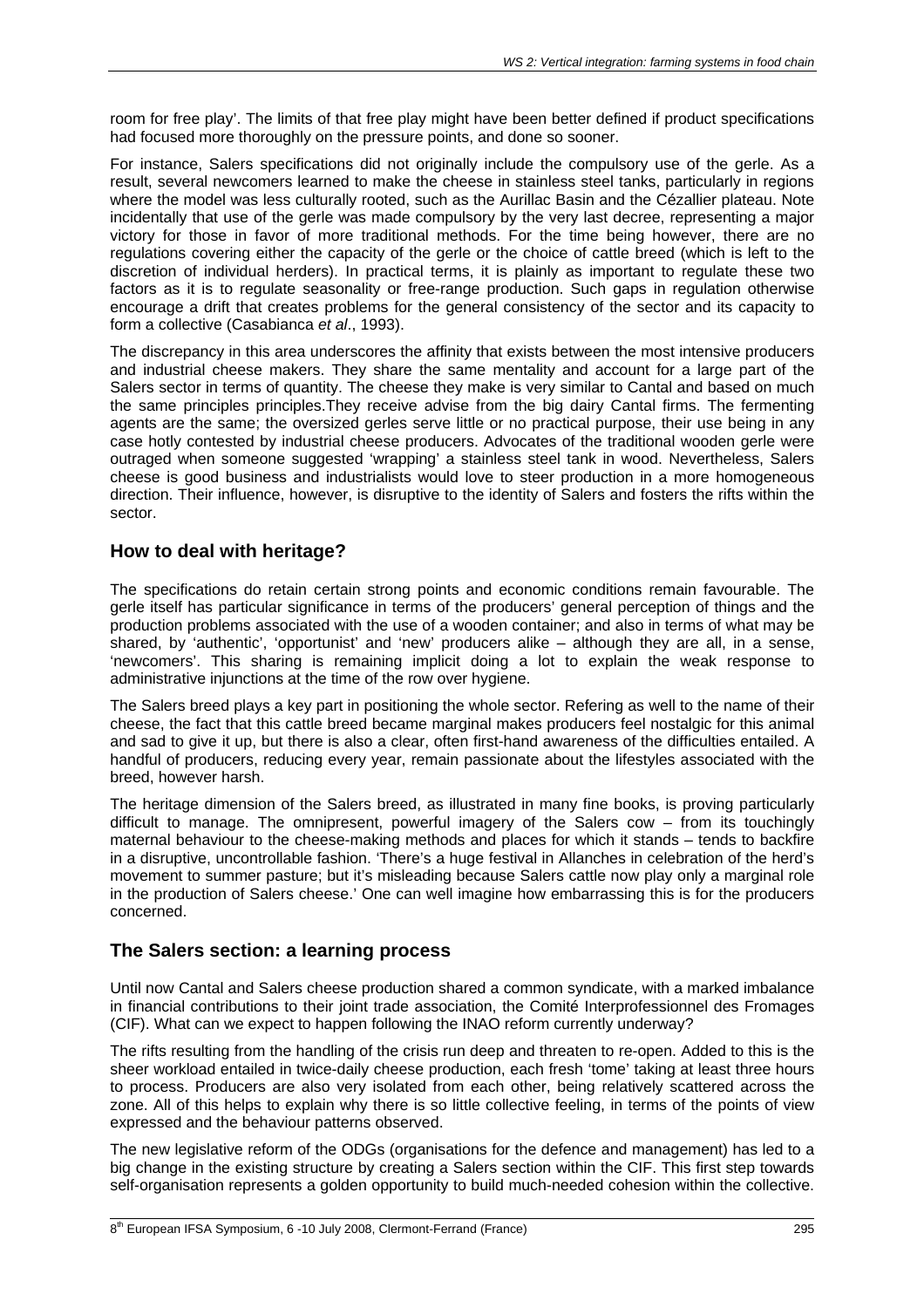Producers or their representatives can come to terms with principles of collective responsibility that have so far largely eluded them.

In the end, the weight of tradition symbolised by the Salers breed – summer milking and cheesemaking in a 'buron' – puts too great a mental and psychological load on many of the presentgeneration Salers producers. Will they have what it takes to move the rules forward, towards production systems that are more practical and viable in economic terms, and dispel tensions arising from models that are no longer socially acceptable today? Authorities such as the newly formed Salers section do plainly provide the conditions for producers to move in this direction, and reduce the seemingly excessive diversity of current practices.

## **Conclusion**

The present analysis was conducted by an interdisciplinary research group with specific expertise in herd management and the effect of wood on production – fields directly related to Salers production efficiency. The decision to focus on local skills proved well founded, providing opportunities to assess the consistency of the different systems used by the producers we interviewed.

Local practices are considered here for what they are and what they represent to those who use them, without preconceived value judgments. They have not been modified or improved in any way, and our comments imply no criticism whatsoever. All of these practices relate to characteristic product features created by the producers involved. This perspective is essential to understand the resources that must be reinforced for the sake of the production system in question, and the rules that must be tightened. Those resources relate to a variety of factors that have an impact on the special nature of Salers cheese – particularly the capacity of the gerle, the size of herds, the choice of breed and use of fermenting agents. The newly created section could provide a forum for discussion and debate of collective rules and their development.

Given the context, the now-compulsory status of the gerle may be seen as a decisive victory for the future of the cheese and those who make it  $-$  a well-earned reward for the effort expended on obtaining approvals and surviving despite the disturbing proximity of the mighty Cantal industry. The introduction of new hygiene rules led to some serious soul-searching at every level, forcing administrators and veterinary services alike to justify the criteria on which they granted or refused approvals. Seen in this light, the gerle outcome is an example for all special production systems that like the Salers sector find themselves in conflict with hygiene restrictions that challenge traditional practices. Salers producers must now come to appreciate the full significance of this gerle issue, and so rebuild their confidence and project themselves as a group.

Is such issue a new base to help the group emerge and acquire a revisited understanding of tradition and of their socio-cultural heritage? Finally, what seems to bind these different players together is their passion – sometimes a passion for the Salers breed, but mainly a shared passion for making cheese. Time and again we were told 'you have to love this job'. In terms of local dynamics, we think it essential to define local knowledge as the resource that reinforces the relationship among producers and promises to cement the entire sector.

## **Acknowledgments**

This work was carried out with the financial support of the 'ANR' (Agence Nationale de la Recherche - The French National Research Agency) as part of the « Programme Agriculture et Développement Durable », project « ANR-05-PADD-012, *Promotion du développement durable par les indications géographiques* ».

Our thanks to the CIF (Comité interprofessionnel des fromages du Cantal, federation of PDO Cantal and PDO Salers producers) and the Aurillac INAO center; thanks too for the contributions of all those local players (producers, ripeners, technicians, 'gerle makers') without whose help this work would not have been possible.

## **References**

Bérard L. et Marchenay P., 2004. *Les produits de terroir. Entre cultures et règlements.* Paris, CNRS Editions, 229 p.